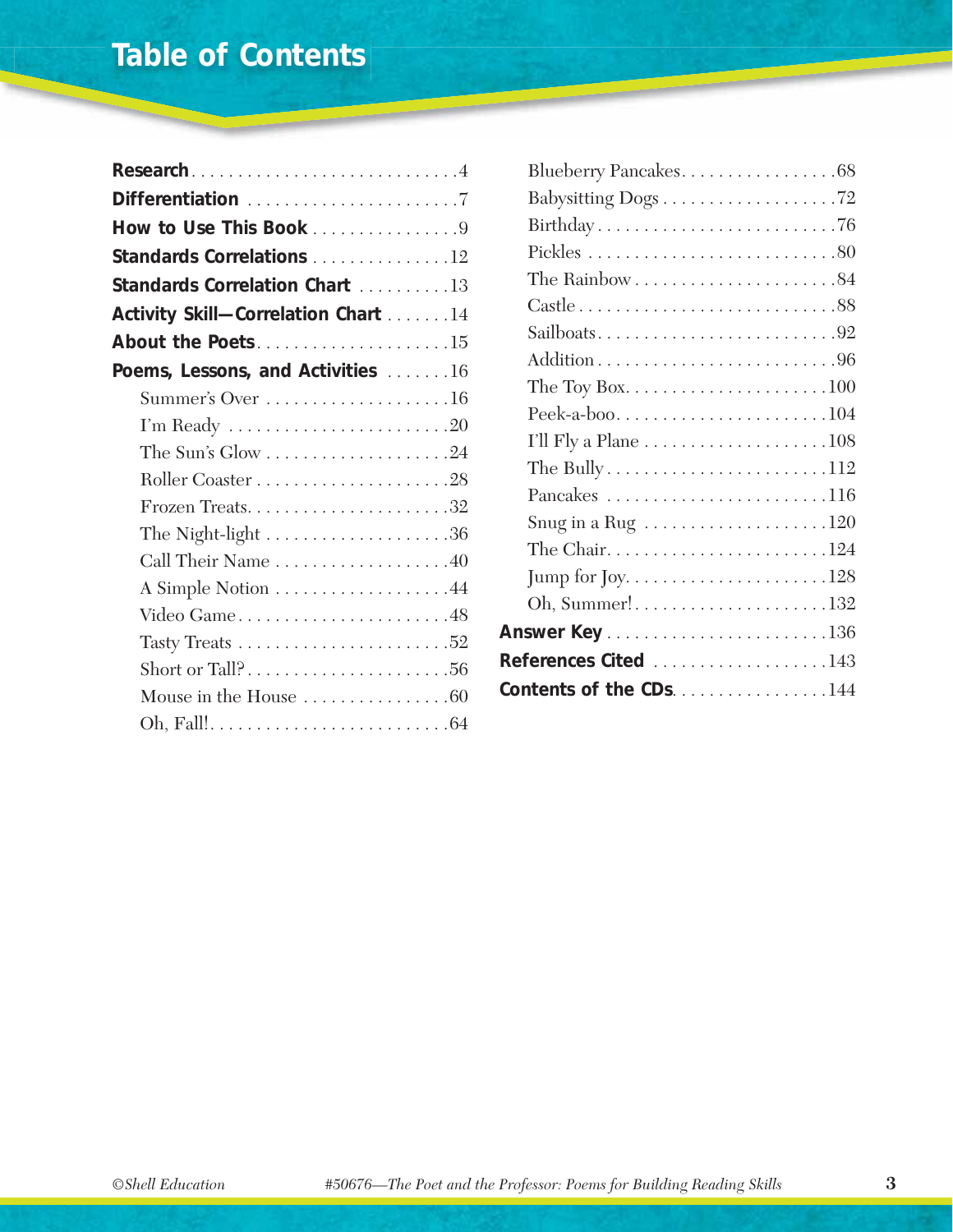Developing students' reading skills is a critical skill that begins in the primary grades. As you use the poems, lessons, and activities in this book, you will not only be providing instruction based on solid educational research, but also giving students opportunities to learn and practice specific academic standards.

*The Poet and the Professor: Poems for Building Reading Skills* is designed to provide high-interest instructional texts and lessons based on best practices in reading education. Each poem has an accompanying lesson plan with ideas for phonemic awareness, phonics, vocabulary, fluency, and comprehension activities based on the poem.

In an effort to identify the best practices in reading instruction, the National Reading Panel (2000) reviewed thousands of studies to determine key elements of effective reading instruction. The five essential areas of reading instruction are: phonemic awareness, phonics, vocabulary, fluency, and comprehension. The lessons in this book reflect these five elements of reading instruction.

#### **Phonemic Awareness**

Phonemic awareness refers to the awareness of the sounds of language and how language sounds work together to create words. Research shows that phonemic awareness is an excellent predictor of a student's future reading success (Adams 1990; Stanovich 1986; Yopp 1988). Although many students develop phonemic awareness informally, evidence suggests that phonemic awareness can be developed through direct instruction (Ball and Blachman 1991). Activities such as identifying, isolating, and categorizing phonemes, blending sounds to make words, segmenting sounds in words, and adding,

deleting, and substituting phonemes require students to manipulate sounds in order to gain a better understanding of words (Yopp 1992; National Reading Panel 2000).

Each lesson in *The Poet and the Professor: Poems for Building Reading Skills* provides a phonemic awareness activity to train students in this important reading skill. Using words from the poem as a springboard, students are asked to manipulate phonemes. Although most of the phonemic awareness tasks are presented orally, there are also numerous activity pages that support phonemic awareness concepts. (See the Activity Skill— Correlation Chart on page 14.)

#### **Phonics**

During phonics instruction, students connect language sounds with corresponding written letters to see how they work together to form words that can be both read and written. Based on its review of studies, the National Reading Panel reports that explicit and systematic phonics instruction is an effective way to help students gain and apply knowledge of letter/sound relationships. The poems and activities in this book provide explicit ways to teach and reinforce phonics concepts appropriate to the primary grades.

The activities and teaching suggestions provided in each lesson are designed to help students improve word recognition and spelling skills. The activities focus on words or spelling patterns found in the poems.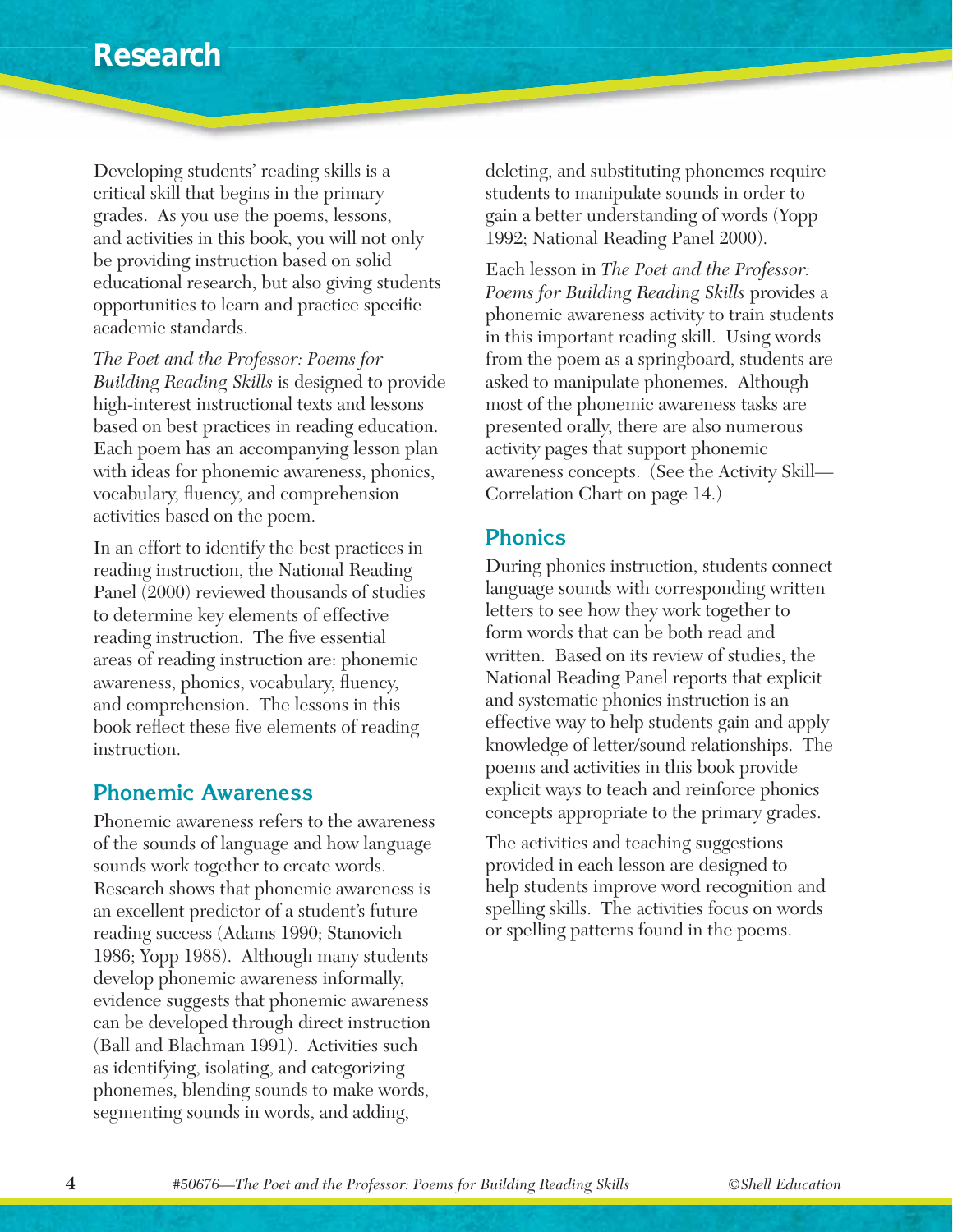*The Poet and the Professor: Poems for Building Reading Skills* is a succession of lessons built around a compilation of poems. The program includes this book (which is a teacher's resource for using the poems to build reading skills), the Audio CD, and the Teacher Resource CD.

This book features 30 original poems. Accompanying each poem is a lesson plan that contains the sections Phonemic Awareness, Phonics, Vocabulary, Fluency, Comprehension, and Word Study Extension. Information and ideas about how to relate the poem to each of these areas is provided on this page. For more information about each section, see the Research section of this book (pp. 4–6). In addition, two activity pages are provided that correspond to selected sections of the lesson plan.

The Audio CD contains recordings of each

of the poems in the book. Students can follow the text on their own copies of the poem pages, on an interactive whiteboard, or on an overhead

projector.

The Teacher Resource CD contains a variety of resources that can be used to enhance the lessons provided in this book. The poem pages can be photocopied on a transparency, displayed on an interactive whiteboard, or printed and copied for each student. The activity pages are included on the Teacher Resource CD. Finally, provided on the CD is a page-turning ebook that includes all of the poems used in this book. This page-turning ebook allows students to refer to all the poems in a digital format and can also be displayed on an interactive whiteboard for easy viewing during a **4&1 J Teacher Resource CD** with either Macintosh<sup>®</sup> or Windows\*

whole-class lesson.



**J**

**Audio CD** This CD contains audio ties.

For use with either Macintosh<sup>®</sup>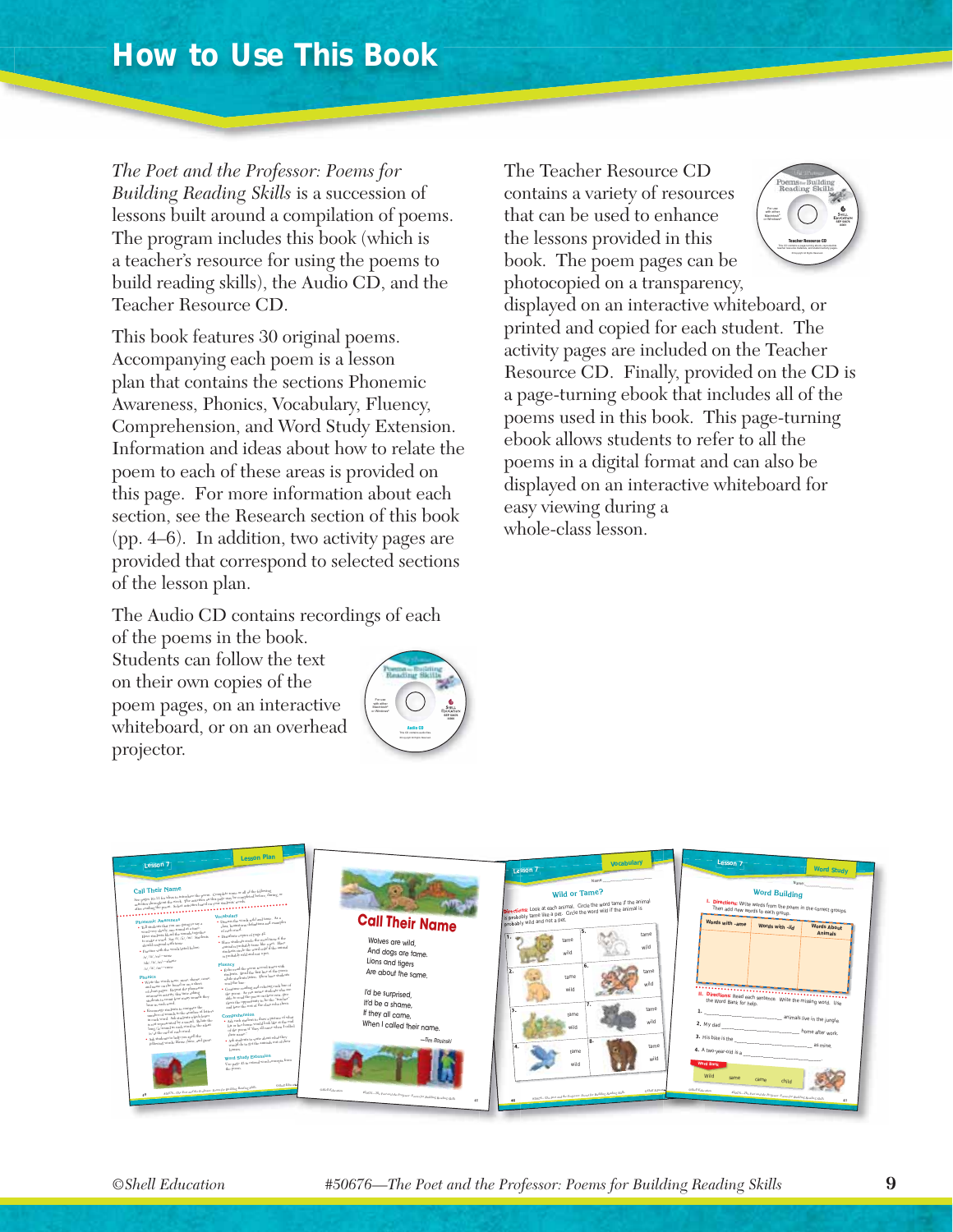### **About the Poets**



Dr. Timothy Rasinski, Ph.D, is a Professor of Education in the Reading and Writing Center at Kent State University, Ohio, where he directs the reading clinic. His scholarly interests

include reading fluency, word study, reading in the elementary and middle grades, and readers who struggle. He has served on the Board of Directors of the International Reading Association and is widely published in reading journals. His book *The Fluent Reader* provides background information and practical applications for the teaching of fluency. Dr. Rasinski speaks all over the country to education audiences about reading fluency. His research on fluency has been cited by the National Reading Panel and was influential in having fluency included as one of the five essential components of reading instruction in the Reading First legislation.



Karen McGuigan Brothers recently retired from the Reading and Writing Development Center at Kent State University, Kent, Ohio. For nearly 30 years, she served as the liaison for parents and teachers

inquiring about participation in the Center's testing and tutoring programs in reading and also coordinated the development of those programs. Through exposure to children's literature at the Center, as well as her experience as a mother and grandmother, she became familiar with what subject matter appeals to children and incorporates that into her poetry. In addition to co-authoring *The Poet and the Professor: Poems for Building Reading Skills*, she has written children's poems for numerous other publications.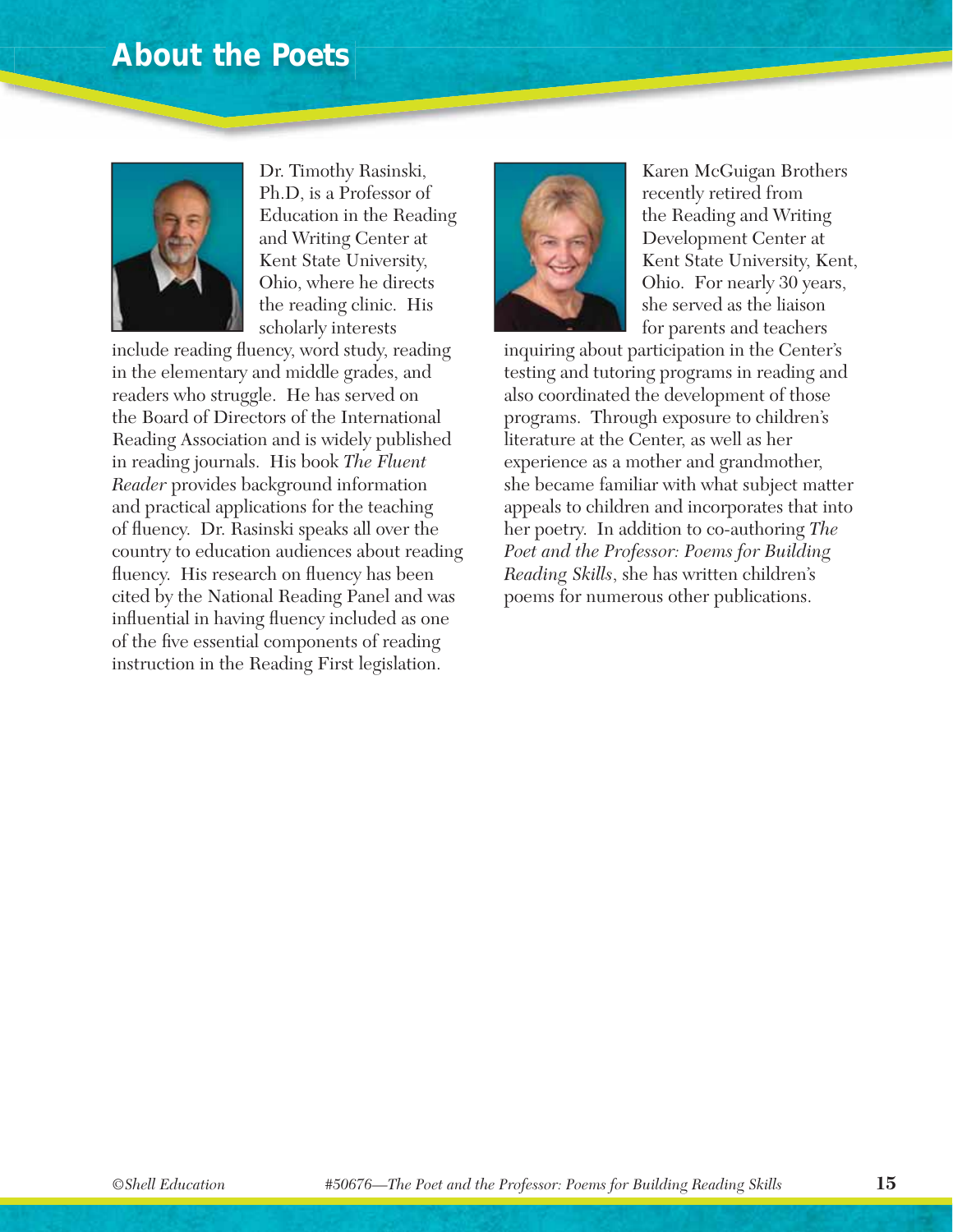## **Call Their Name**

See pages 10–11 for ideas to introduce the poem. Complete some or all of the following activities throughout the week. The activities on this page may be completed before, during, or after reading the poem. Select activities based on your students' needs.

**Phonemic Awareness**

- Tell students that you are going to say a word very slowly, one sound at a time. Have students blend the sounds together to make a word. Say /t/,  $/\overline{a}/$ , /m/. Students should respond with *tame*.
- Practice with the words listed below:

 /s/, /− /, /m/— a *same* /sh/, /− /, /m/— a *shame* /c/, /− /, /m/— a *came*

#### **Phonics**

- Write the words *tame, same, shame, came,* and *name* on the board or on a sheet of chart paper. Repeat the phonemic awareness activity, this time asking students to count how many sounds they hear in each word.
- Encourage students to compare the number of sounds to the number of letters in each word. Ask students which letter is not represented by a sound. Relate the  $\sqrt{a}$  sound in each word to the silent *e* at the end of each word.
- Ask students to help you spell the following words: *blame, fame,* and *game*.



#### **Vocabulary**

- Discuss the words *wild* and *tame*. As a class, brainstorm definitions and examples of each word.
- Distribute copies of page 42.
- Have students circle the word *tame* if the animal is probably tame like a pet. Have students circle the word *wild* if the animal is probably wild and not a pet.

#### **Fluency**

- Echo-read the poem several times with students. Read the first line of the poem while students listen. Then have students read the line.
- Continue reading and echoing each line of the poem. As you notice students who are able to read the poem on their own, give them the opportunity to be the "teacher" and have the rest of the class echo them.

#### **Comprehension**

- Ask each student to draw a picture of what his or her home would look like at the end of the poem if "they all came when I called their name."
- Ask students to write about what they would do to get the animals out of their homes.

#### **Word Study Extension**

Use page 43 to extend word concepts from the poem.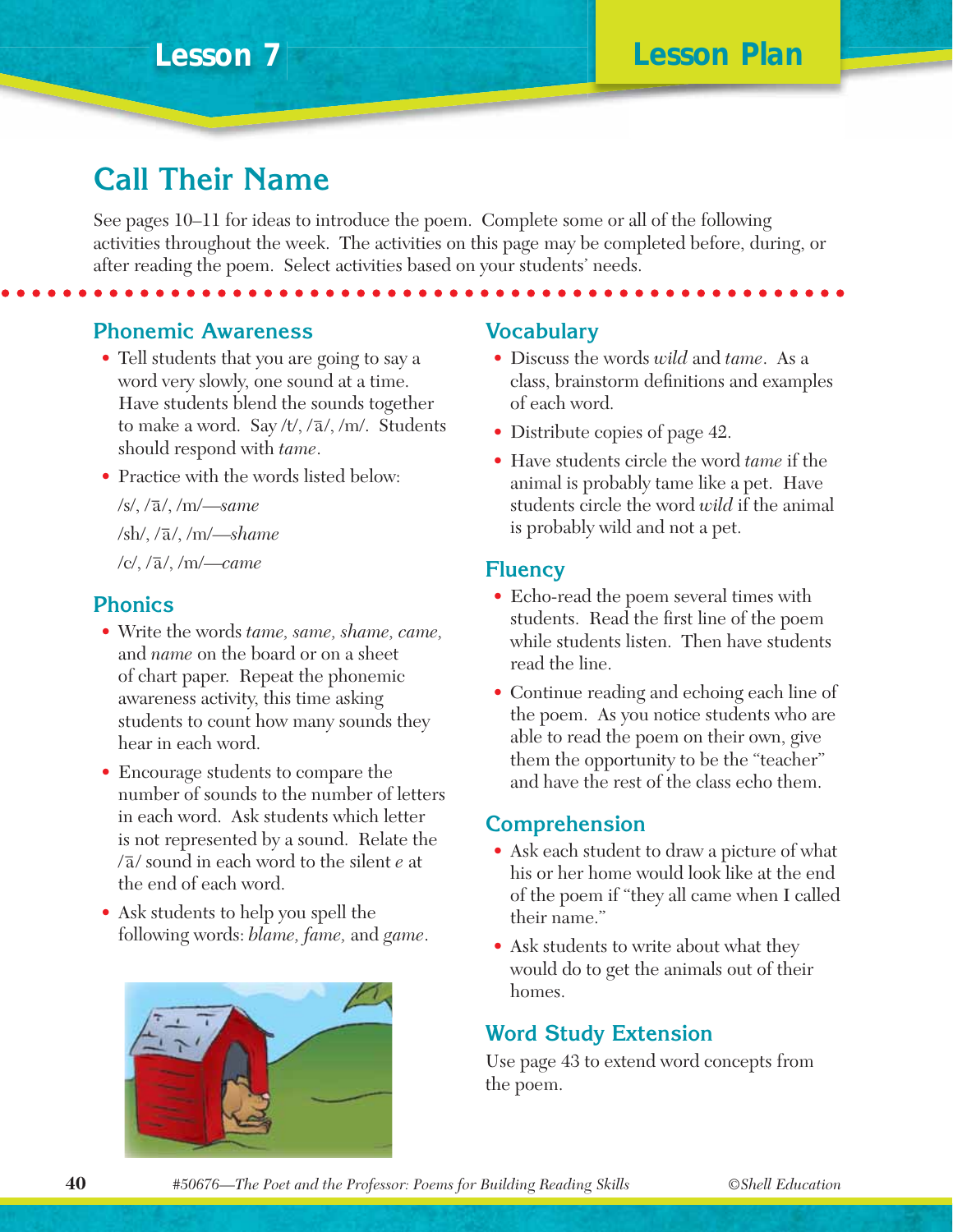

# **Call Their Name**

Wolves are wild, And dogs are tame. Lions and tigers Are about the same.

I'd be surprised, It'd be a shame, If they all came, When I called their name.

—Tim Rasinski

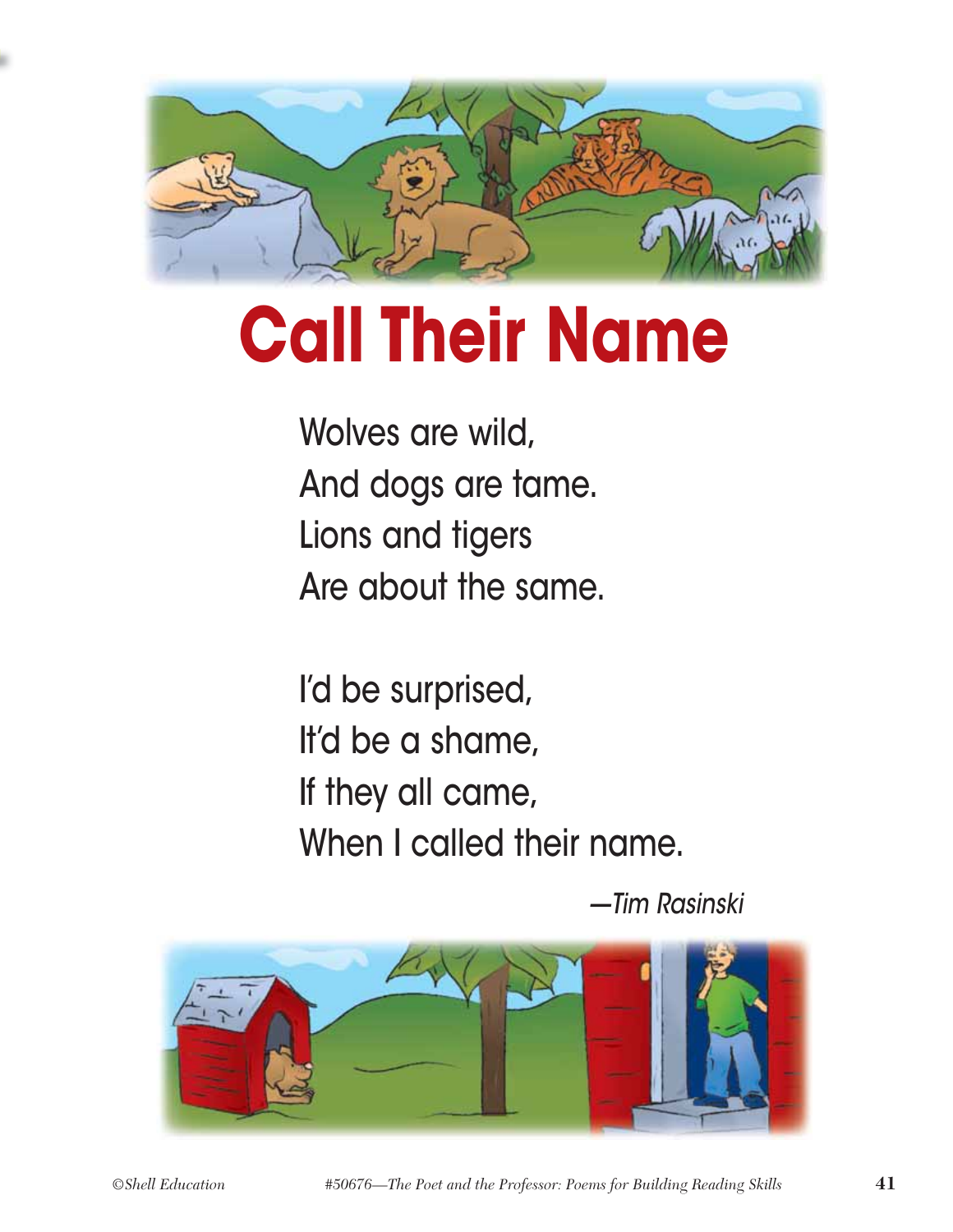Name:

## **Wild or Tame?**

**Directions:** Look at each animal. Circle the word *tame* if the animal is probably tame like a pet. Circle the word *wild* if the animal is probably wild and not a pet.